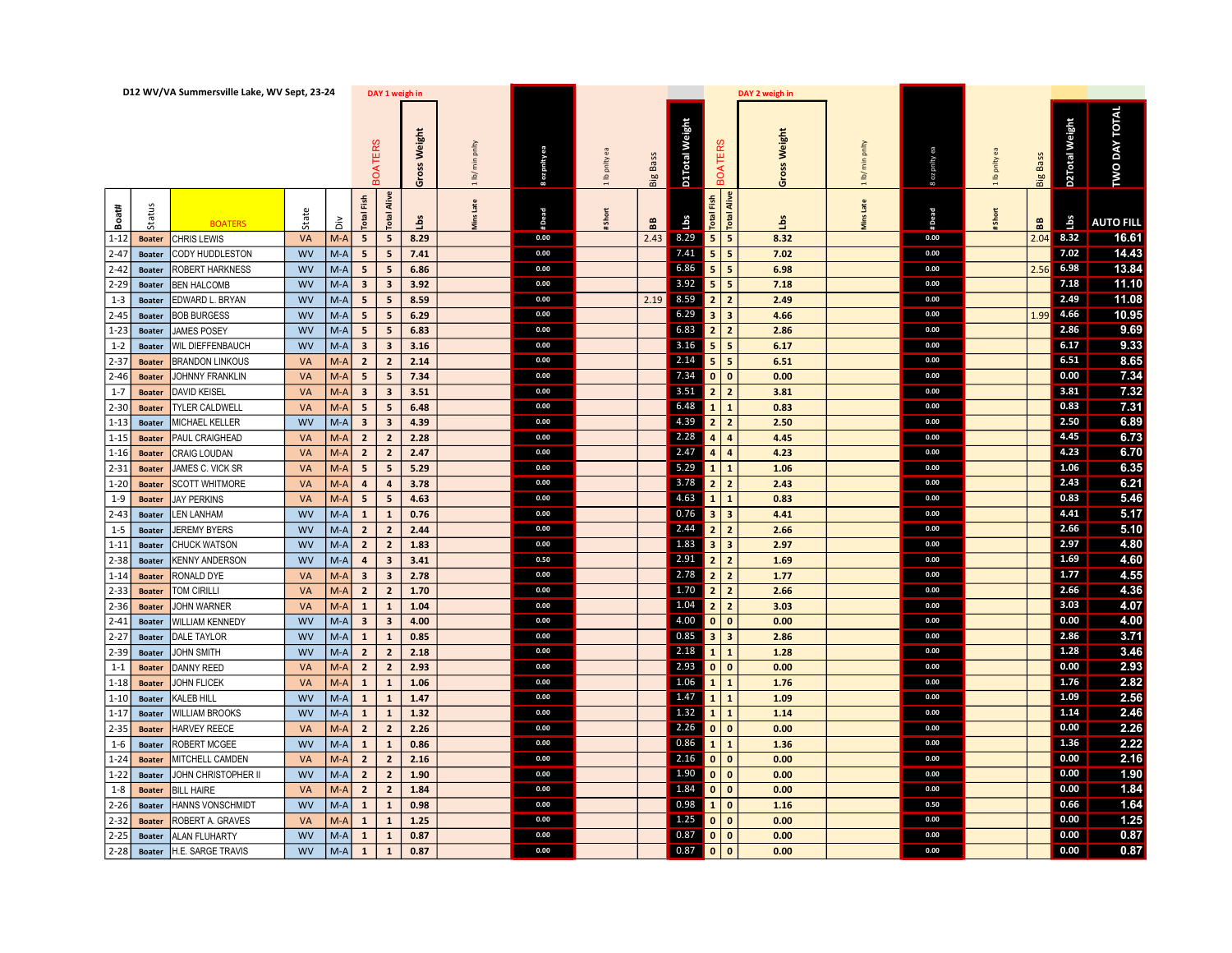| $1 - 4$  | <b>Boater</b> | <b>BRIAN HILL</b>         | <b>WV</b>     | $ M-A $ | 1                      |              | 0.83           | 0.00    |                   | $0.83$ 0 0   |                          |              | 0.00   | 0.00 |  | 0.00                          | 0.83   |
|----------|---------------|---------------------------|---------------|---------|------------------------|--------------|----------------|---------|-------------------|--------------|--------------------------|--------------|--------|------|--|-------------------------------|--------|
| $1-19$   | <b>Boater</b> | <b>CAMDEN THOMAS</b>      | <b>WV</b>     | $ M-A $ | 1                      |              | 0.76           | 0.00    |                   |              |                          | $\mathbf{0}$ | 0.00   | 0.00 |  | 0.00                          | 0.76   |
| $1-21$   | <b>Boater</b> | <b>BRIAN BURNETT</b>      | <b>VA</b>     | $ M-A $ | $\mathbf{0}$           | $\mathbf{0}$ | 0.00           | 0.00    |                   | $0.00$ 0     |                          | $\mathbf{0}$ | 0.00   | 0.00 |  | 0.00                          | 0.00   |
| $2 - 34$ | <b>Boater</b> | <b>STEVE MARKS</b>        | <b>WV</b>     | $ M-A $ | $\mathbf{0}$           | $\mathbf{o}$ | 0.00           | 0.00    |                   | $0.00$ 0     |                          | $\mathbf{0}$ | 0.00   | 0.00 |  | 0.00                          | 0.00   |
| $2 - 40$ | <b>Boater</b> | KYLE BLAIR                | <b>WV</b>     | $ M-A $ | $\mathbf{0}$           | $\mathbf{0}$ | 0.00           | 0.00    |                   | 0.00         | $\overline{\phantom{0}}$ | $\mathbf{0}$ | 0.00   | 0.00 |  | 0.00                          | 0.00   |
| $2 - 44$ | <b>Boater</b> | <b>GARY SVATEK</b>        | VA            | $ M-A $ | $\mathbf{0}$           | $\mathbf{0}$ | 0.00           | 0.00    |                   | $0.00$ 0 0   |                          |              | 0.00   | 0.00 |  | $\overline{\phantom{0}}$ 0.00 | 0.00   |
|          |               |                           | <b>TOTALS</b> |         |                        |              | 113 112 136.01 |         |                   | 135.51 79 78 |                          |              | 102.17 |      |  | 101.67                        | 237.18 |
|          |               | <b>Ranger Cup Winner:</b> |               |         | <b>ROBERT HARKNESS</b> |              |                |         |                   |              |                          |              |        |      |  |                               |        |
|          |               | <b>STATE PRIDE</b>        |               |         |                        |              |                |         |                   |              |                          |              |        |      |  |                               |        |
|          |               | TOP 4 each state          |               |         |                        |              | Total          |         | <b>TEAM TOTAL</b> |              |                          |              |        |      |  |                               |        |
| $1 - 3$  | <b>Boater</b> | <b>EDWARD L. BRYAN</b>    | <b>WV</b>     |         | $M-A$ 8.59 2.49        |              | 11.08          |         |                   |              |                          |              |        |      |  |                               |        |
| $2 - 34$ | <b>Boater</b> | <b>ROBERT HARKNESS</b>    | <b>WV</b>     |         | $M-A$ 6.86 6.98        |              | 13.84          |         |                   |              |                          |              |        |      |  |                               |        |
| $2 - 47$ | <b>Boater</b> | <b>CODY HUDDLESTON</b>    | <b>WV</b>     |         | M-A 7.41 7.02          |              | 14.43          | Boaters | Co-Anglers        | Total        |                          |              |        |      |  |                               |        |
| $2 - 45$ | <b>Boater</b> | <b>BOB BURGESS</b>        | <b>WV</b>     |         | $M-A$ 6.29 4.66        |              | 10.95          | 50.30   | 13.77             | 64.07        |                          |              | 13.77  |      |  |                               | 77.84  |
| $2-33$   | <b>Boater</b> | <b>TOM CIRILLI</b>        | VA            |         | M-A 1.70 2.66          |              | 4.36           |         |                   |              |                          |              |        |      |  |                               |        |
| $1 - 15$ | <b>Boater</b> | <b>PAUL CRAIGHEAD</b>     | <b>VA</b>     |         | M-A 2.28 4.45          |              | 6.73           |         |                   |              |                          |              |        |      |  |                               |        |
| $1 - 21$ | <b>Boater</b> | <b>BRIAN BURNETT</b>      | VA            |         | $M-A$ 0.00 0.00        |              | 0.00           |         |                   |              |                          |              |        |      |  |                               |        |
| $1 - 14$ | <b>Boater</b> | <b>RONALD DYE</b>         | VA            |         | M-A 2.78 1.77          |              | 4.55           | 15.64   | 7.13              | 22.77        |                          |              | 7.13   |      |  |                               | 29.9   |
|          |               |                           |               |         |                        |              |                |         |                   |              |                          |              |        |      |  |                               |        |
|          |               |                           |               |         |                        |              |                |         |                   |              |                          |              |        |      |  |                               |        |
|          |               |                           |               |         |                        |              |                |         |                   |              |                          |              |        |      |  |                               |        |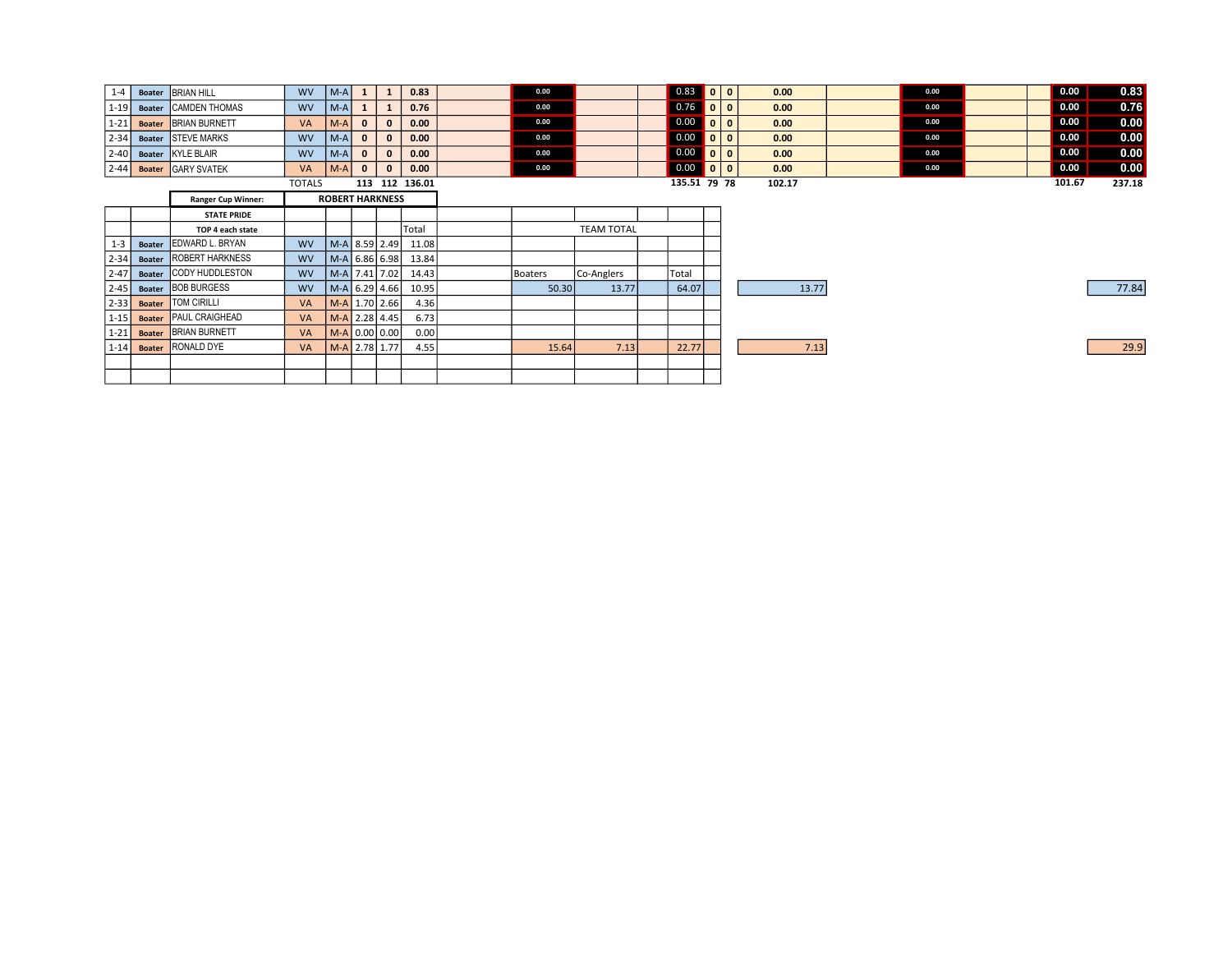| D12 WV/VA Summersville Lake, WV Sept, 23-24          |                    | DAY 1 weigh in                            |                 |         |                  |          |                 |                                                                                | DAY 2 weigh in                   |                 |                     |             |              |                 |                       |                      |  |
|------------------------------------------------------|--------------------|-------------------------------------------|-----------------|---------|------------------|----------|-----------------|--------------------------------------------------------------------------------|----------------------------------|-----------------|---------------------|-------------|--------------|-----------------|-----------------------|----------------------|--|
|                                                      |                    | Anglers                                   | Weight<br>Gross | lb/ min | ea<br>8 oz pnlty | lb pnity | <b>Big Bass</b> | D1 Total Weight                                                                | Co-Anglers                       | Weight<br>Gross | prity<br>$1$ lb/min | g oz pnlty  | to pritry ea | <b>Big Bass</b> | <b>D2Total Weight</b> | <b>TWO DAY TOTAL</b> |  |
| D1 Boat#<br>D2Boat#<br>Status<br><b>CO-ANGLERS</b>   | State<br>ăά        | <b>Total Alive</b><br><b>Total Fish</b>   | $\frac{1}{2}$   | Late    | <b>Pead</b>      | Short    | æ.              | Lbs                                                                            | Total Alive<br><b>Total Fish</b> | ξ               | Late                | <b>Dead</b> | Short        | $\frac{a}{b}$   | Lbs                   | <b>AUTO FILL</b>     |  |
| 1-20 2-8   CoAngler RICK HAMER                       | <b>WV</b><br>$M-A$ | 5 <sup>7</sup><br>5 <sup>5</sup>          | 5.62            |         | 0.00             |          |                 | 5.62                                                                           | 5<br>$\vert$ 5                   | 7.06            |                     | 0.00        |              |                 | 7.06                  | 12.68                |  |
| $1-5$ 2-31<br><b>JASON CLARK</b><br>CoAngler         | $M-A$<br>VA        | $5\overline{)}$<br>5 <sup>7</sup>         | 7.63            |         | 0.00             |          |                 | $2.68$ 7.63                                                                    | 3 3                              | 3.97            |                     | 0.00        |              |                 | 3.97                  | 11.60                |  |
| 2-41 1-46 CoAngler<br>WILLIAM PIOCH                  | <b>WV</b><br>$M-A$ | $\overline{4}$<br>$\overline{4}$          | 5.11            |         | 0.00             |          |                 | $5.11$ 5 5                                                                     |                                  | 6.12            |                     | 0.00        |              |                 | 6.12                  | 11.23                |  |
| $1-19$ 2-18<br><b>RYAN MOONEY</b><br>CoAngler        | $M-A$<br><b>WV</b> | 5 <sup>7</sup><br>$5\overline{5}$         | 5.81            |         | 0.00             |          |                 | 1.52 5.81                                                                      | 4<br>$\overline{4}$              | 3.76            |                     | 0.00        |              |                 | 3.76                  | 9.57                 |  |
| $1-9$ 2-3<br>CHESTER HOOVER<br>CoAngler              | $M-A$<br><b>WV</b> | 3 <sup>7</sup><br>$\overline{\mathbf{3}}$ | 2.75            |         | 0.00             |          |                 | $2.75 \begin{array}{ c c } 5 & 4 \end{array}$                                  |                                  | 5.81            |                     | 0.50        |              |                 | 5.31                  | 8.06                 |  |
| $1-3$ 2-2<br>TOM HAYES<br>CoAngler                   | VA<br>$M-A$        | $\overline{4}$<br>$\overline{4}$          | 5.83            |         | 0.00             |          |                 | 5.83                                                                           | 2 1                              | 2.15            |                     | 0.50        |              |                 | 1.65                  | 7.48                 |  |
| $1-7$ 2-6<br><b>MATT GOWER</b><br>CoAngler           | <b>WV</b><br>$M-A$ | $\overline{4}$<br>$\overline{4}$          | 4.05            |         | 0.00             |          |                 | $4.05$ 2 2                                                                     |                                  | 2.41            |                     | 0.00        |              |                 | 2.41                  | 6.46                 |  |
| $2 - 34$ 1-43<br><b>RAY BETTS</b><br>CoAngler        | $M-A$<br>VA        | $2^{\circ}$<br>$\overline{2}$             | 2.52            |         | 0.00             |          |                 | $2.52$ 3 3                                                                     |                                  | 3.57            |                     | 0.00        |              |                 | 3.57                  | 6.09                 |  |
| $1-2$ 2-11<br><b>DAVE KUCISH</b><br>CoAngler         | $M-A$<br><b>WV</b> | $\mathbf{1}$<br>1                         | 1.46            |         | 0.00             |          |                 | $1.46$ 4                                                                       | 4                                | 4.61            |                     | 0.00        |              |                 | 4.61                  | 6.07                 |  |
| $2 - 46$ 1-38<br>DALLAS WINGROVE<br>CoAngler         | $M-A$<br><b>WV</b> | 3 <sup>7</sup><br>$\overline{\mathbf{3}}$ | 3.83            |         | 0.00             |          |                 | 3.83                                                                           | $2$   2                          | 2.05            |                     | 0.00        |              |                 | 2.05                  | 5.88                 |  |
| $2 - 45$ 1-29<br><b>DODIE MOULDEN</b><br>CoAngler    | $M-A$<br>VA        | 5 <sup>5</sup><br>5 <sup>5</sup>          | 5.56            |         | 0.00             |          |                 | $5.56$ 0 0                                                                     |                                  | 0.00            |                     | 0.00        |              |                 | 0.00                  | 5.56                 |  |
| $2 - 31$ 1-37<br>PIC DIEFFENBAUCH<br>CoAngler        | $M-A$<br><b>WV</b> | $2^{\circ}$<br>$\overline{2}$             | 1.94            |         | 0.00             |          |                 | $\begin{array}{ c c c c c c c c c }\n\hline\n1.94 & 2 & 2\n\end{array}$        |                                  | 2.43            |                     | 0.00        |              |                 | 2.43                  | 4.37                 |  |
| $2 - 35$ 1-36<br>ROBERT W. FLESHMAN JR<br>CoAngler   | $M-A$<br><b>WV</b> | $\mathbf{1}$<br>1                         | 0.81            |         | 0.00             |          |                 | $\begin{array}{ c c c c c }\n\hline\n0.81 & 3 & 3\n\end{array}$                |                                  | 3.36            |                     | 0.00        |              |                 | 3.36                  | 4.17                 |  |
| $1-18$ 2-7<br><b>HOMAS COOPER</b><br>CoAngler        | $M-A$<br><b>WV</b> | $2^{\circ}$<br>$\overline{2}$             | 1.71            |         | 0.00             |          |                 |                                                                                |                                  | 2.40            |                     | 0.00        |              |                 | 2.40                  | 4.11                 |  |
| $2 - 38$ 1-27<br>RICHARD WILLIAMS<br>CoAngler        | $M-A$<br>VA        | $2^{\circ}$<br>$\overline{2}$             | 2.32            |         | 0.00             |          |                 | $2.32 \begin{array}{ c c c c c } \hline 2 & 1 \\ \hline \end{array}$           |                                  | 1.98            |                     | 0.50        |              |                 | 1.48                  | 3.80                 |  |
| $1-24$ 2-15<br><b>BRADLEY BILLETER</b><br>CoAngler   | $M-A$<br><b>WV</b> | 1<br>$\mathbf{1}$                         | 0.86            |         | 0.00             |          |                 | $0.86$ 3 3                                                                     |                                  | 2.91            |                     | 0.00        |              |                 | 2.91                  | 3.77                 |  |
| 1-21 2-24 CoAngler<br>RICK HARKNESS                  | $M-A$<br><b>WV</b> | $\overline{\mathbf{3}}$<br>3 <sup>7</sup> | 2.85            |         | 0.00             |          |                 | $2.85$ 1 1                                                                     |                                  | 0.82            |                     | 0.00        |              |                 | 0.82                  | 3.67                 |  |
| 2-47 1-26 CoAngler<br><b>JAMES EATON</b>             | $M-A$<br>VA        | 3 <sup>1</sup><br>$\overline{\mathbf{3}}$ | 3.42            |         | 0.00             |          |                 | $3.42 \quad 0 \quad 0$                                                         |                                  | 0.00            |                     | 0.00        |              |                 | 0.00                  | 3.42                 |  |
| $1-12$ 2-14 CoAngler<br><b>BILL HARMON</b>           | $M-A$<br><b>WV</b> | 1<br>$\mathbf{1}$                         | 1.20            |         | 0.00             |          |                 |                                                                                |                                  | 1.98            |                     | 0.00        |              |                 | 1.98                  | 3.18                 |  |
| $1-13$ 2-5<br><b>WILLIAM HOEFFER</b><br>CoAngler     | $M-A$<br>VA        | 1<br>$\mathbf{1}$                         | 1.66            |         | 0.00             |          |                 | $1.66$ 1 1                                                                     |                                  | 0.99            |                     | 0.00        |              |                 | 0.99                  | 2.65                 |  |
| $1-1$   2-21<br>SHAWN CHURCH<br>CoAngler             | $M-A$<br><b>WV</b> | 1<br>$\mathbf{1}$                         | 0.99            |         | 0.00             |          |                 | $0.99$ 1                                                                       | $\vert$ 1                        | 1.58            |                     | 0.00        |              |                 | 1.58                  | 2.57                 |  |
| $1-15$ 2-20 CoAngler<br>WES LESTER                   | <b>WV</b><br>$M-A$ | $2^{\circ}$<br>$\overline{2}$             | 2.54            |         | 0.00             |          |                 | $2.54$ 0 0                                                                     |                                  | 0.00            |                     | 0.00        |              |                 | 0.00                  | 2.54                 |  |
| $2-40$ 1-42<br><b>CLYDE CHEEK</b><br>CoAngler        | $M-A$<br><b>VA</b> | $2^{\circ}$<br>$\overline{2}$             | 2.48            |         | 0.00             |          |                 | $2.48$ 0 0                                                                     |                                  | 0.00            |                     | 0.00        |              |                 | 0.00                  | 2.48                 |  |
| $1-4$ 2-1<br>TIM SCHWALL<br>CoAngler                 | $M-A$<br><b>WV</b> | $2^{\circ}$<br>$\overline{2}$             | 2.46            |         | 0.00             |          |                 | $1.67$ $2.46$ 0 0                                                              |                                  | 0.00            |                     | 0.00        |              |                 | 0.00                  | 2.46                 |  |
| $2 - 43$ 1-34<br><b>KEVIN CAMDEN</b><br>CoAngler     | $M-A$<br><b>VA</b> | $2^{\circ}$<br>$\overline{2}$             | 2.34            |         | 0.00             |          |                 |                                                                                |                                  | 0.00            |                     | 0.00        |              |                 | 0.00                  | 2.34                 |  |
| $1-14$ 2-16 CoAngler<br><b>TIM NAYLOR</b>            | $M-A$<br><b>WV</b> | 1<br>$\mathbf{1}$                         | 1.58            |         | 0.00             |          |                 | $1.58 \mid 1 \mid 0$                                                           |                                  | 1.19            |                     | 0.50        |              |                 | 0.69                  | 2.27                 |  |
| $2 - 36$ 1-33<br>CoAngler WILLIAM E. POSEY           | $M-A$<br><b>WV</b> | 1<br>$\mathbf 1$                          | 0.87            |         | 0.00             |          |                 | $\boxed{0.87}$                                                                 | $\vert$ 1<br>$\vert$ 1           | 1.37            |                     | 0.00        |              |                 | 1.37                  | 2.24                 |  |
| $1-10$ 2-19 CoAngler<br><b>GARY JONES</b>            | $M-A$<br><b>VA</b> | 1<br>$\mathbf{1}$                         | 1.86            |         | 0.00             |          |                 | 1.86 0 0                                                                       |                                  | 0.00            |                     | 0.00        |              |                 | 0.00                  | $\boxed{1.86}$       |  |
| $2-37$ 1-41<br><b>DAN SELMON</b><br>CoAngler         | <b>WV</b><br>$M-A$ | $\mathbf{1}$<br>$\mathbf{1}$              | 1.82            |         | 0.00             |          |                 | $\begin{array}{ c c c c c c c c c } \hline 1.82 & 0 & 0 \\ \hline \end{array}$ |                                  | 0.00            |                     | 0.00        |              |                 | 0.00                  | 1.82                 |  |
| 1-17 2-10 CoAngler<br><b>CHARLES JAMES</b>           | $M-A$<br>VA        | $\mathbf{0}$<br>$\mathbf 0$               | 0.00            |         | 0.00             |          |                 | $\begin{array}{ c c c c c }\n\hline\n0.00 & 2 & 2\n\end{array}$                |                                  | 1.77            |                     | 0.00        |              |                 | 1.77                  | 1.77                 |  |
| $2-39$ 1-45<br><b>BEN FISHER</b><br><b>CoAngler</b>  | VA<br>$M-A$        | $\mathbf{0}$<br>$\mathsf{O}\xspace$       | 0.00            |         | 0.00             |          |                 | 0.00                                                                           | $\mathbf{1}$<br>$\vert$ 1        | 1.46            |                     | 0.00        |              |                 | 1.46                  | 1.46                 |  |
| $1-22$ 2-23<br><b>JAMES CRAWFORD</b><br>CoAngler     | $M-A$<br>VA        | $\mathbf{0}$<br>$\mathsf{O}\xspace$       | 0.00            |         | 0.00             |          |                 | $0.00$ 1 1                                                                     |                                  | 1.40            |                     | 0.00        |              |                 | 1.40                  | 1.40                 |  |
| $1-23$ 2-4<br><b>DONNA NORRIS</b><br><b>CoAngler</b> | $M-A$<br>VA        | 1<br>$\mathbf{1}$                         | 1.34            |         | 0.00             |          |                 | $1.34$ 0 0                                                                     |                                  | 0.00            |                     | 0.00        |              |                 | 0.00                  | 1.34                 |  |
| $2 - 28$ 1-44<br>CoAngler RANDY BUNNER               | $M-A$<br><b>WV</b> | $\mathbf{0}$<br>$\mathbf 0$               | 0.00            |         | 0.00             |          |                 | $0.00$ 1 1                                                                     |                                  | 1.20            |                     | 0.00        |              |                 | 1.20                  | 1.20                 |  |
| $1-11$ 2-17<br><b>FRANK GLAZIER</b><br>CoAngler      | $M-A$<br>VA        | 1<br>$\mathbf{1}$                         | 1.06            |         | 0.00             |          |                 | $1.06$ 0 0                                                                     |                                  | 0.00            |                     | 0.00        |              |                 | 0.00                  | 1.06                 |  |
| $2 - 42$ 1-39<br><b>HOLLY KEISEL</b><br>CoAngler     | $M-A$<br>VA        | $\mathbf{0}$<br>$\mathbf 0$               | 0.00            |         | 0.00             |          |                 | $0.00$ 1 1                                                                     |                                  | 0.95            |                     | 0.00        |              |                 | 0.95                  | 0.95                 |  |
| $2 - 32$ 1-30<br><b>JASON HANNAH</b><br>CoAngler     | <b>WV</b><br>$M-A$ | 1<br>$\mathbf{1}$                         | 0.85            |         | 0.00             |          |                 | $0.85$ 0 0                                                                     |                                  | 0.00            |                     | 0.00        |              |                 | 0.00                  | 0.85                 |  |
| $2 - 44$ 1-32<br><b>MARK LEWIS</b><br>CoAngler       | <b>WV</b><br>$M-A$ | 1<br>$\mathbf{1}$                         | 0.82            |         | 0.00             |          |                 | $\begin{array}{ c c c c c }\n\hline\n0.82 & 0 & 0\n\end{array}$                |                                  | 0.00            |                     | 0.00        |              |                 | 0.00                  | 0.82                 |  |
| $1-6$ 2-22<br>JEFF O'QUINN<br><b>CoAngler</b>        | VA<br>$M-A$        | $\overline{0}$<br>$\mathbf 0$             | 0.00            |         | 0.00             |          |                 | $0.00$ 0 0                                                                     |                                  | 0.00            |                     | 0.00        |              |                 | 0.00                  | 0.00                 |  |
| 1-8   2-9   CoAngler JAMES STOLLINGS                 | <b>WV</b><br>$M-A$ | $\overline{0}$<br>$\mathbf{0}$            | 0.00            |         | 0.00             |          |                 | $0.00$ 0 0                                                                     |                                  | 0.00            |                     | 0.00        |              |                 | 0.00                  | 0.00                 |  |